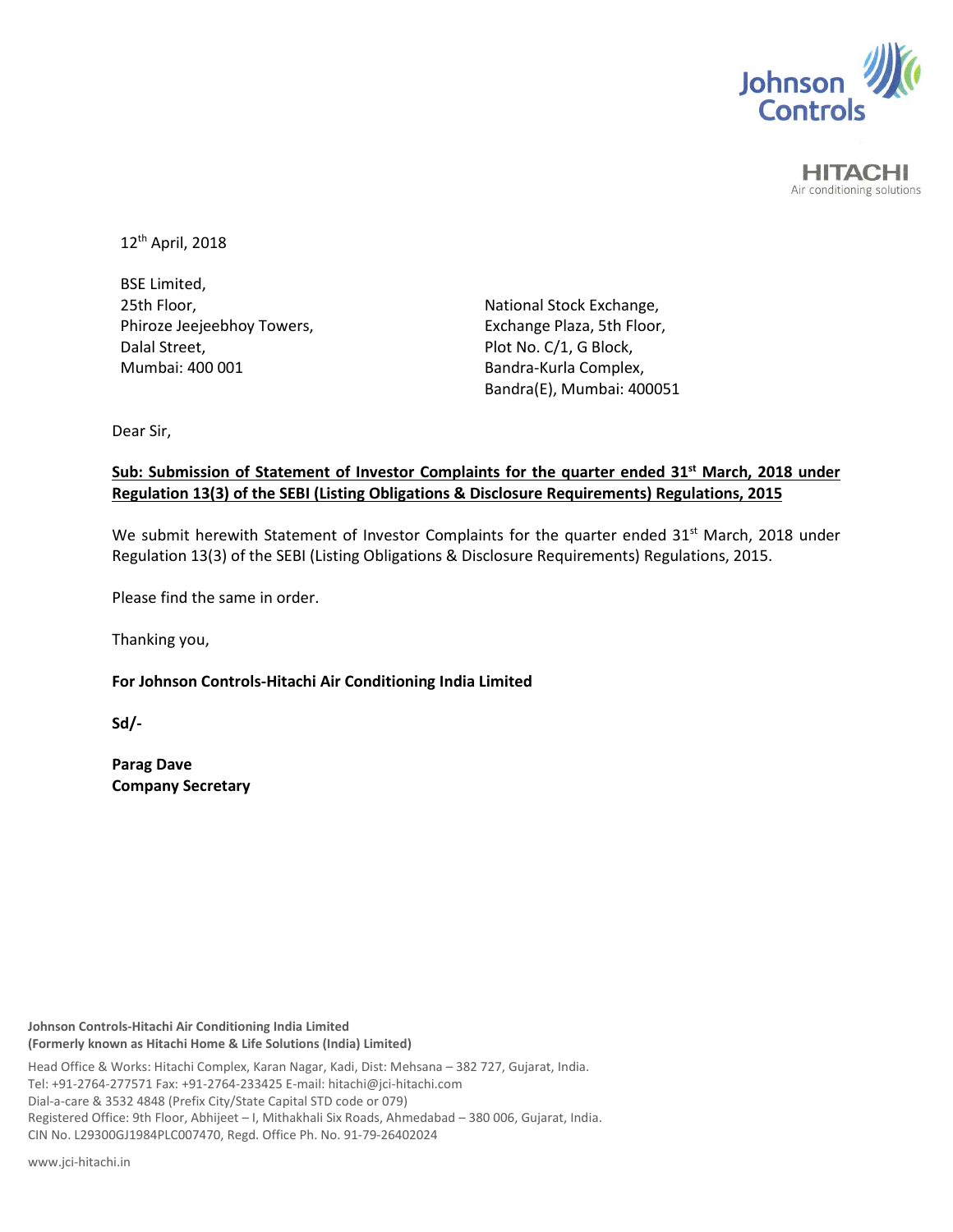# **ANNEXURE I**

# **COMPLIANCE REPORT ON CORPORATE GOVERNANCE**

- 1. Name of Listed Entity: Johnson Controls-Hitachi Air Conditioning India Limited (Formerly known as Hitachi Home & Life Solutions (India) Limited)
- 2. Quarter ending: 31<sup>st</sup> March, 2018

| I. Composition of Board of Directors - Change in Board of Directors during quarter ended 31st March, 2018 |                                   |                     |            |                                                                                                     |                                                       |                          |                                                             |                                                                                           |                                                                                                                               |                                                                                                                                                         |
|-----------------------------------------------------------------------------------------------------------|-----------------------------------|---------------------|------------|-----------------------------------------------------------------------------------------------------|-------------------------------------------------------|--------------------------|-------------------------------------------------------------|-------------------------------------------------------------------------------------------|-------------------------------------------------------------------------------------------------------------------------------|---------------------------------------------------------------------------------------------------------------------------------------------------------|
| <b>Title</b><br>(Mr./)<br>Ms)                                                                             | Name of<br>the<br><b>Director</b> | PAN                 | <b>DIN</b> | Category<br>(Chairperson/<br><b>Executive/Non-</b><br><b>Executive</b><br>/Independent/<br>Nominee) | Date of<br>Appoint-<br>ment in<br>the current<br>term | Date of<br>cessation     | <b>Tenure</b><br>of<br><b>Director</b><br>$($ ln<br>months) | No of<br>Director-<br>ship in<br>listed<br>entities<br>including<br>this listed<br>entity | Number of<br>member-<br>ships in<br>Audit /<br>Stake-<br>holder<br><b>Committee</b><br>(s) including<br>this listed<br>entity | No of post<br>of<br>Chairperson<br>in Audit /<br>Stakeholder<br><b>Committee</b><br>held in<br>listed<br>entities<br>including<br>this listed<br>entity |
| Mr.                                                                                                       | Gurmeet<br>Singh                  | AAAPS2806E 06938403 |            | Chairperson /<br>Executive                                                                          | 01.02.2017                                            | $\sim$                   |                                                             | $\mathbf{1}$                                                                              | $\mathbf{1}$                                                                                                                  | Nil                                                                                                                                                     |
| Mr.                                                                                                       | Franz<br>Cerwinka                 | Not<br>Applicable   | 07531210   | Non-executive /<br>Non-independent                                                                  | 30.05.2016                                            | $\sim$                   |                                                             | $\mathbf{1}$                                                                              | Nil                                                                                                                           | Nil                                                                                                                                                     |
| Mr.                                                                                                       | Yoshikazu<br>Ishihara             | Not<br>Applicable   | 07998690   | Non-executive /<br>Non-independent                                                                  | 30.01.2018                                            | $\sim$                   | ٠                                                           | $\mathbf{1}$                                                                              | Nil                                                                                                                           | Nil                                                                                                                                                     |
| Mr.                                                                                                       | Ashok<br>Balwani                  | AFCPB1303A 02292791 |            | Non-Executive /<br>Independent                                                                      | 21.07.2014                                            | $\sim$                   | 57                                                          | $\mathbf{1}$                                                                              | $\mathbf{1}$                                                                                                                  | Nil                                                                                                                                                     |
| Ms.                                                                                                       | Indira<br>Parikh                  | AEHPP4908H 00143801 |            | Non-Executive /<br>Independent                                                                      | 01.04.2017                                            | $\overline{\phantom{a}}$ | 60                                                          | $\overline{7}$                                                                            | $\overline{7}$                                                                                                                | Nil                                                                                                                                                     |
| Mr.                                                                                                       | Mukesh<br>Patel                   | AFSPP1245B          | 00053892   | Non-Executive /<br>Independent                                                                      | 21.07.2014                                            | $\sim$                   | 57                                                          | 3                                                                                         | $\overline{2}$                                                                                                                | $\overline{4}$                                                                                                                                          |
| Mr.                                                                                                       | Vinay<br>Chauhan                  | AAJPC7140G          | 00267806   | Executive                                                                                           | 15.05.2016                                            | 30.01.2018               | $\overline{\phantom{a}}$                                    | $\mathbf{1}$                                                                              | Nil                                                                                                                           | Nil                                                                                                                                                     |
| Mr.                                                                                                       | Varghese<br>Joseph                | ADFPJ1085J          | 03278962   | Executive                                                                                           | 01.08.2015                                            | 30.01.2018               | $\overline{\phantom{a}}$                                    | $\mathbf{1}$                                                                              | Nil                                                                                                                           | Nil                                                                                                                                                     |
| Mr.                                                                                                       | Devender<br>Nath                  | AABPN5194M 02310301 |            | Non-Executive /<br>Independent                                                                      | 21.07.2014                                            | 30.01.2018               | 57                                                          | $\mathbf{1}$                                                                              | $\mathbf{1}$                                                                                                                  | Nil                                                                                                                                                     |
| Mr.                                                                                                       | Ravindra<br>Jain                  | AANPJ7290E 00281279 |            | Non-Executive /<br>Independent                                                                      | 21.07.2014                                            | 30.01.2018               | 57                                                          | $\mathbf{1}$                                                                              | $\mathbf{1}$                                                                                                                  | Nil                                                                                                                                                     |
| Mr.                                                                                                       | R S Mani                          | ABTPM6917C 00645097 |            | Non-Executive /<br>Independent                                                                      | 21.07.2014                                            | 30.01.2018               | 57                                                          | $\mathbf{1}$                                                                              | Nil                                                                                                                           | Nil                                                                                                                                                     |
| Mr.                                                                                                       | Vinesh<br>Sadekar                 | AARPS9410M 00046815 |            | Non-Executive /<br>Independent                                                                      | 21.07.2014                                            | 30.01.2018               | 57                                                          | $\mathbf{1}$                                                                              | Nil                                                                                                                           | Nil                                                                                                                                                     |

| <b>II. Composition of Committees</b> |                          |                                     |                                      |  |  |  |
|--------------------------------------|--------------------------|-------------------------------------|--------------------------------------|--|--|--|
| <b>Name of Committee</b>             | <b>Name of Committee</b> | Category (Executive/Non-Executive / | <b>Category (Chairperson/Member)</b> |  |  |  |
|                                      | members                  | Independent / Nominee)              |                                      |  |  |  |
| 1. Audit Committee                   | Mr. Mukesh Patel         | Non-Executive / Independent         | Chairperson                          |  |  |  |
|                                      | Mr. Ashok Balwani        | Non-Executive / Independent         | Member                               |  |  |  |
|                                      | Ms. Indira Parikh        | Non-Executive / Independent         | Member                               |  |  |  |
| 2. Nomination &                      | Mr. Mukesh Patel         | Non-Executive / Independent         | Chairperson                          |  |  |  |
| Remuneration                         | Mr. Ashok Balwani        | Non-Executive / Independent         | Member                               |  |  |  |
| Committee                            | Ms. Indira Parikh        | Non-Executive / Independent         | Member                               |  |  |  |
| 3. Risk Management                   | Mr. Gurmeet Singh        | Executive                           | Chairperson                          |  |  |  |
| Committee                            | Mr. Franz Cerwinka       | Non-Executive/Non Independent       | Member                               |  |  |  |
|                                      | Mr. Yoshikazu Ishiharal  | Non-Executive/Non Independent       | Member                               |  |  |  |
| 4. Stakeholders                      | Mr. Mukesh Patel         | Non-Executive / Independent         | Chairperson                          |  |  |  |
| <b>Relationship Committee</b>        | Mr. Gurmeet Singh        | Executive                           | Member                               |  |  |  |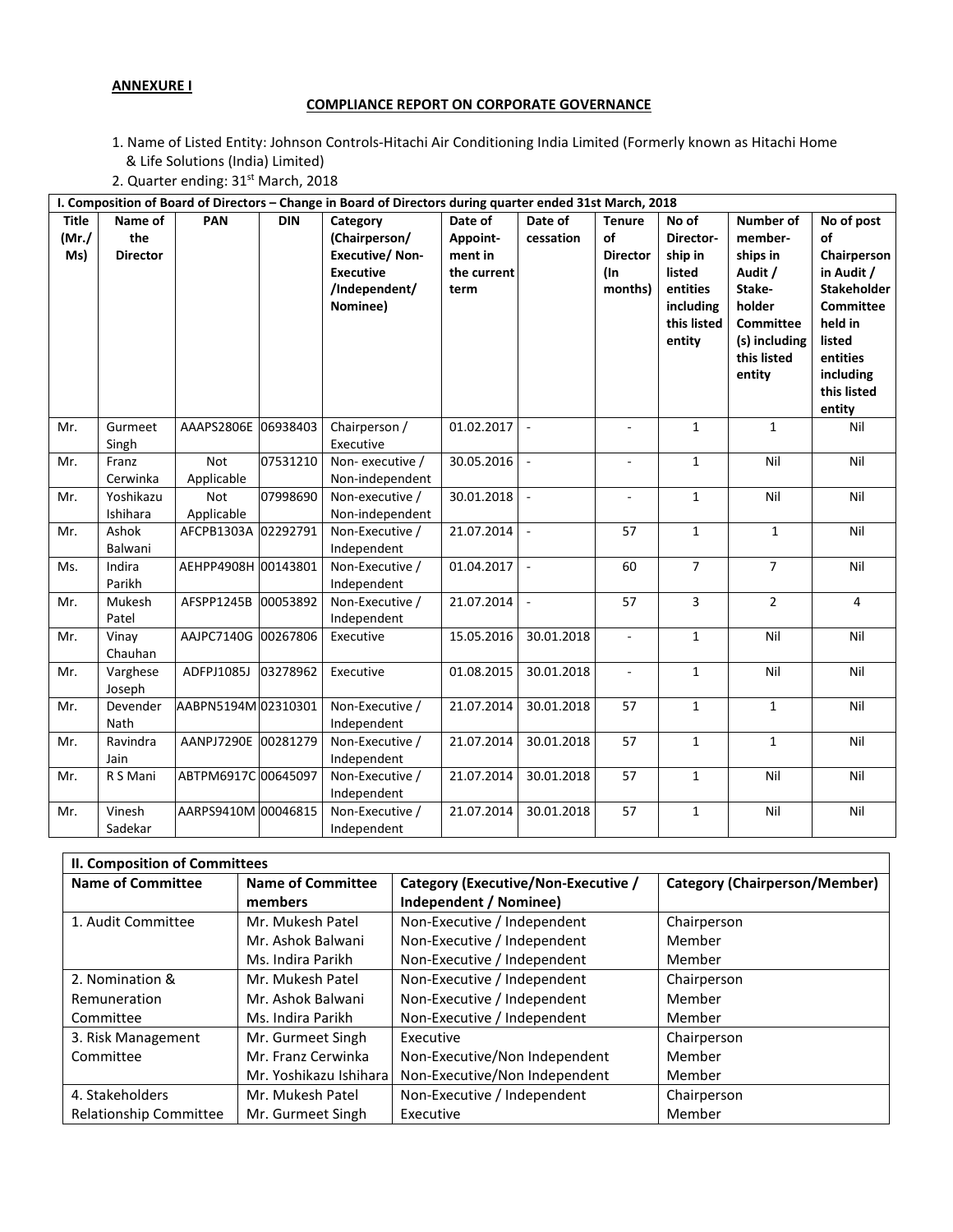| III. Meeting of Board of Directors |                                    |                                         |  |  |  |  |
|------------------------------------|------------------------------------|-----------------------------------------|--|--|--|--|
| Date(s) of Meeting (if any) in the | Date(s) of Meeting (if any) in the | Maximum gap between any two consecutive |  |  |  |  |
| previous quarter                   | relevant quarter                   | (in number of days)                     |  |  |  |  |
| 7-November-2017                    | 30-January-2018                    | 83                                      |  |  |  |  |

| <b>IV.</b> Meeting of Committees                                  |                            |                                                                                       |                                                                           |  |  |  |
|-------------------------------------------------------------------|----------------------------|---------------------------------------------------------------------------------------|---------------------------------------------------------------------------|--|--|--|
| Date(s) of meeting of the<br>committee in the relevant<br>quarter | of Quorum met<br>(details) | Whether requirement Date(s) of meeting of the<br>committee in the previous<br>auarter | Maximum gap between any two<br>consecutive meetings in number of<br>davs* |  |  |  |
| <b>Audit Committee</b>                                            |                            |                                                                                       |                                                                           |  |  |  |
| 30-January-2018                                                   | Yes                        | 7-November-2017                                                                       | 83                                                                        |  |  |  |

| V. Related Party Transaction                                                           |                                      |
|----------------------------------------------------------------------------------------|--------------------------------------|
| <b>Subject</b>                                                                         | <b>Compliance status (Yes/No/NA)</b> |
| Whether prior approval of audit committee obtained                                     | Yes                                  |
| Whether shareholder approval obtained for material RPT                                 | <b>NA</b>                            |
| Whether details of RPT entered into pursuant to omnibus approval have been reviewed by | <b>NA</b>                            |
| <b>Audit Committee</b>                                                                 |                                      |

#### **VI. Affirmations**.

- 1. The composition of Board of Directors is in terms of SEBI (Listing obligations and disclosure requirements) Regulations, 2015.
- 2. The composition of the following committees is in terms of SEBI (Listing obligations and disclosure requirements) Regulations, 2015
	- a. Audit Committee
	- b. Nomination & remuneration committee
	- c. Stakeholders relationship committee
	- d. Risk Management Committee
- 3. The committee members have been made aware of their powers, role and responsibilities as specified in SEBI (Listing obligations and disclosure requirements) Regulations, 2015.
- 4. The meetings of the board of directors and the above committees have been conducted in the manner as specified in SEBI (Listing obligations and disclosure requirements) Regulations, 2015.
- 5. The report submitted in the previous quarter has been placed before Board of Directors. There is no comments/observations/advice of Board of Directors.

#### **For Johnson Controls-Hitachi Air Conditioning India Limited**

**Sd/-** 

**Parag Dave Company Secretary**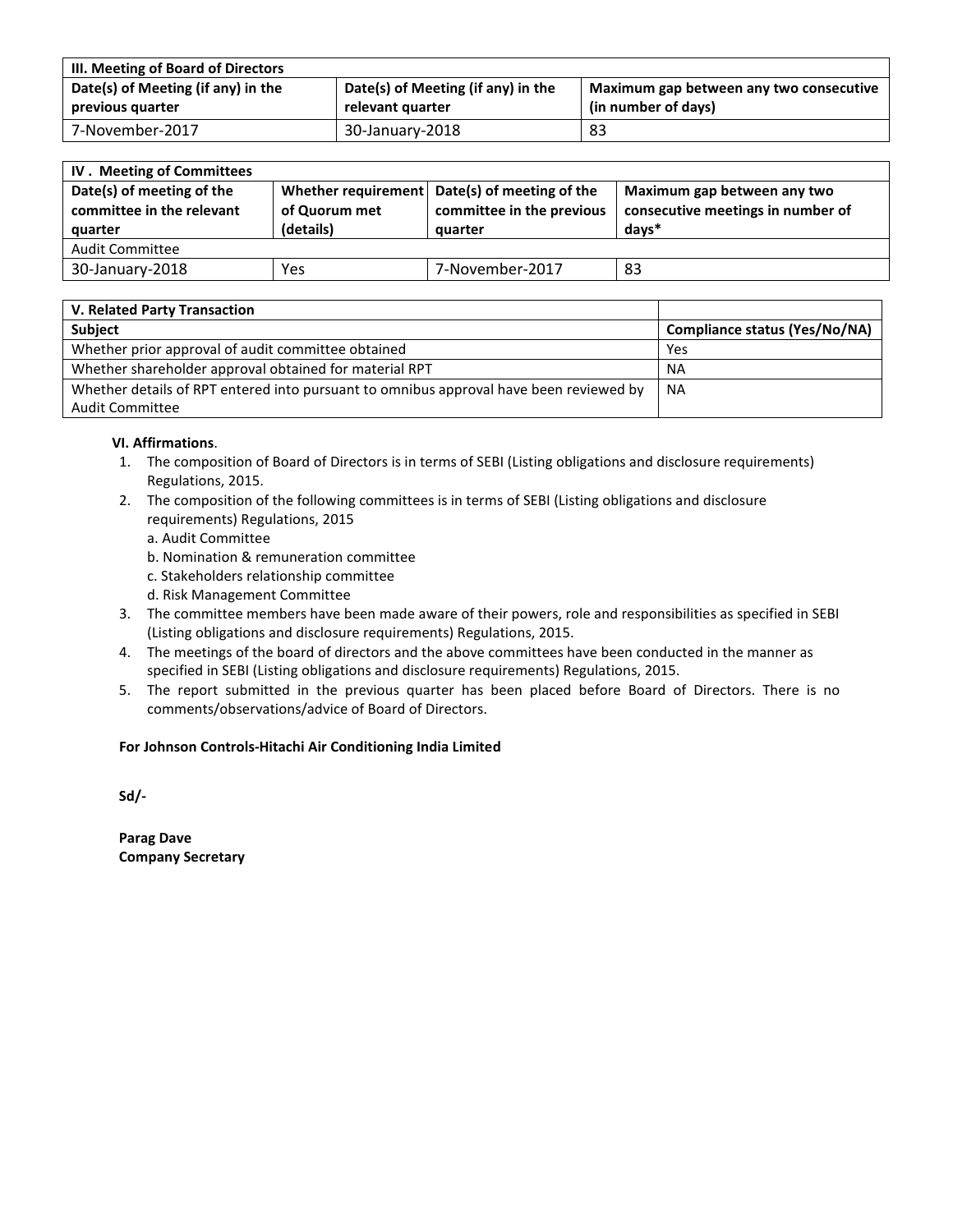| <b>I. Disclosure on website in terms of Listing Regulations</b>                              |                   |  |  |  |  |
|----------------------------------------------------------------------------------------------|-------------------|--|--|--|--|
| Item                                                                                         | Compliance status |  |  |  |  |
|                                                                                              | (Yes / No / NA)   |  |  |  |  |
|                                                                                              | refer note below  |  |  |  |  |
| Details of business                                                                          | Yes               |  |  |  |  |
| Terms and conditions of appointment of independent directors                                 | <b>Yes</b>        |  |  |  |  |
| Composition of various committees of board of directors                                      | Yes               |  |  |  |  |
| Code of conduct of board of directors and senior management personnel                        | <b>Yes</b>        |  |  |  |  |
| Details of establishment of vigil mechanism/ Whistle Blower policy                           | <b>Yes</b>        |  |  |  |  |
| Criteria of making payments to non-executive directors                                       | <b>Yes</b>        |  |  |  |  |
| Policy on dealing with related party transactions                                            | Yes               |  |  |  |  |
| Policy for determining 'material' subsidiaries                                               | <b>NA</b>         |  |  |  |  |
| Details of familiarization programmes imparted to independent directors                      | <b>Yes</b>        |  |  |  |  |
| Contact information of the designated officials of the listed entity who are responsible for | <b>Yes</b>        |  |  |  |  |
| assisting and handling investor grievances                                                   |                   |  |  |  |  |
| email address for grievance redressal and other relevant details                             | <b>Yes</b>        |  |  |  |  |
| <b>Financial results</b>                                                                     | Yes               |  |  |  |  |
| Shareholding pattern                                                                         | Yes               |  |  |  |  |
| Details of agreements entered into with the media companies and/or their associates          | Yes               |  |  |  |  |
| New name and the old name of the listed entity                                               | <b>Yes</b>        |  |  |  |  |

**For Johnson Controls-Hitachi Air Conditioning India Limited** 

**Sd/-** 

**Parag Dave Company Secretary**